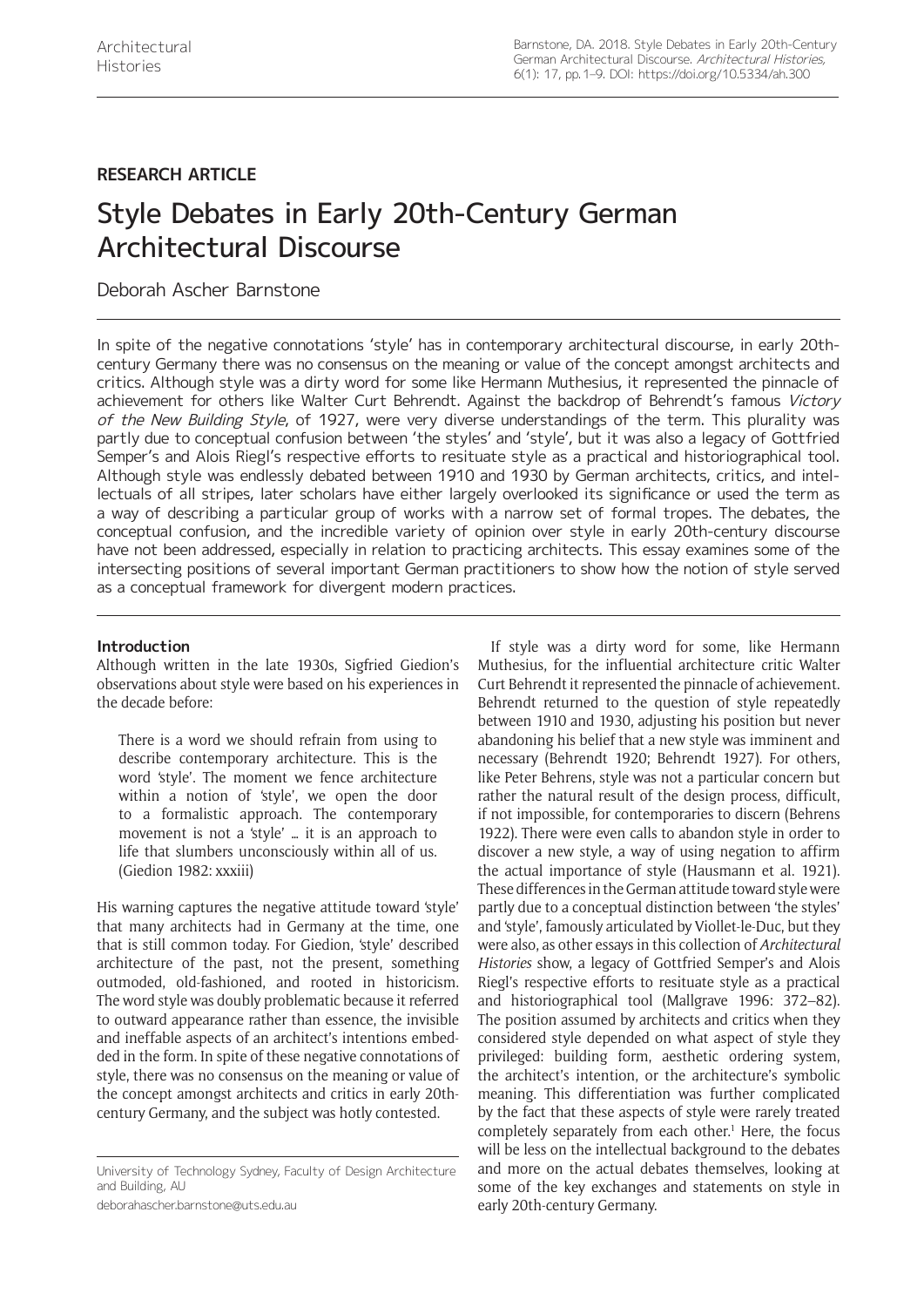## **How to Understand Style**

Style can mean different things. Paraphrasing the philosopher Nelson Goodman, style can be analyzed as the *how*, the *why*, or the *what*, which is precisely what makes it so complex to understand or discuss (Goodman 1975: 799–811). When style describes how a building is designed, it refers to strategies like symmetry, proportion, and repetition, as well as spatial and compositional techniques. When style refers to why a building has come into being, it alludes to the motivations behind design, such as satisfying functional imperatives, site conditions, a spiritual movement or a philosophical concept, or responding to societal circumstances. And when style refers to the ways in which architecture is manifest, it indicates the specific ornamental motives, material palette, color, pattern, construction and technical systems.2 All three of these understandings were present in early 20th-century discourse, often in overlapping and unclear formulations.

The styles, in the German debate, referred to 19thcentury historicism, which relied on the application of historical ornament to a building. Hans Poelzig typified contemporary attitudes toward the styles when he wrote, 'We the elders, were hungry for a field that was not plowed, where no written, historicizing stylistic idea governed … it had become customary to see Gothic churches, Oriental synagogues, and to produce post office buildings in German Renaissance. For court buildings one even used cloister Baroque' (Poelzig 1931: 10). The styles were seen both as a system of design and one of classification. If the styles described Goodman's *how* and *what* in a work of architecture, depending on how it was used, style in the singular indicated its *why*. As Richard Riemerschmid asserted, 'Style — overall and so also in the fine arts — is an expression of life' (Riemerschmid 1922: 8). That is, style is the outward manifestation of every aspect of modernity — politics, society, economics, and culture.

If the concept itself was confusing, debates over style in Germany between 1910 and 1930 were further muddied by the expectations that Germans had for the aftermath of the First World War. Most artists and leading cultural figures on the political left and right initially believed that war would act as catharsis to cleanse German art and culture of what was seen as their stale and bankrupt elements. They believed the result would be a completely new art and culture, a desperately needed break from the aesthetic straitjacket of the long 19th century. People such as the art critics Karl Scheffler and Richard Braungart, the writer Thomas Mann, the artist Franz Marc, and the architect Peter Behrens believed that the war experience would either render artists more sensitive and therefore more expressive or else tear them apart so completely that they would be forced to discover new forms, which would ultimately lead to something totally original and fully German.

From the very start of the First World War, a series of articles and artist declarations appeared that proclaimed the end of the old, ineffective art and culture and the beginning of the new.<sup>3</sup> One of the most eloquent, and typical in its sentiments, was Karl Scheffler's essay, 'Der Krieg' [The War] in the January 1915 issue of *Kunst und Künstler*  [Art and Artists]. Scheffler begins with this claim:

[W]ar is only the means with which to secure the peace and a new spiritual and moral deepening. This deepening power of war … can even be welcomed as a blessing in the name of art and artists, despite worries, hardships, and the material losses that he will have in the aftermath. It is from this that we hope for a powerful regeneration of idealism; yes, this regeneration has already begun in a gorgeous fashion … in this war with all its sorrows and its curative distress brings us the awaited new culture. (Scheffler 1915: 2)

Scheffler concludes by asserting that the war must be a 'school for talent', after which national cultural regeneration would be possible. In an article published several weeks later, Scheffler explicitly connects the expected new culture and a national style (Scheffler 1915: 111). Scheffler delineates what he saw as the terms of rejuvenated post-war German art; it would consist of a totally new formal language, motivated by sensitivity to contemporary life and idealism. How artists and architects would actually develop this language and deploy it, however, is not clear.

## **The Style Debate**

The pervasiveness of the question of style in the period is apparent in the range of publications that treated the subject, from professional journals like *Die Form*, *Deutsche Kunstblatt*, and *Kunst und Künstler* to popular satirical magazines like *Simplicissimus*, *Wahre Jakob* and *Lachen Links*. Behrendt's book of 1920, *Der Kampf um den Stil im Kunstgewerbe und in der Architektur* [The Battle for Style in Applied Arts and Architecture] may have been one of the very few publications to deploy style in its title, but a raft of books by critics and architects explored the issue. Examples include Adolf Behne's 1919 *Der Wiederkehr der Kunst* [The Return of Art] and 1926 *Der Moderne Zweckbau*  [The Modern Functional Building], Bruno Taut's 1926 *Die neue Wohnung: die Frau als Schöpferin* [The New Apartment: The Woman as Creator], and Ludwig Hilbersheimer's 1928 *Internationale neue Baukunst* [New International Architecture]. Many of the articles and books dealt with problems related to new building form, but not exclusively; writers were also concerned with the essence of the new architecture, its relationship to contemporary societal challenges, and its ability to positively affect users and the environment.

In 1922, the Deutsche Werkbund released the first issue of its short-lived new publication, *Die Form: Monatsschrift für gestaltende Arbeit* [Form: Monthly Journal for Design Work]. The decision to feature six articles by well-known practicing architects addressing the question of style in the inaugural issue signaled how critical the question of style was at the time.<sup>4</sup> The contributors were Walter Riezler (1878–1965), Peter Behrens (1868–1940), Richard Riemerschmid (1868–1957), Wilhelm Kreis (1873–1955), Otto Bartning (1883–1959), and Hans Poelzig (1869–1936).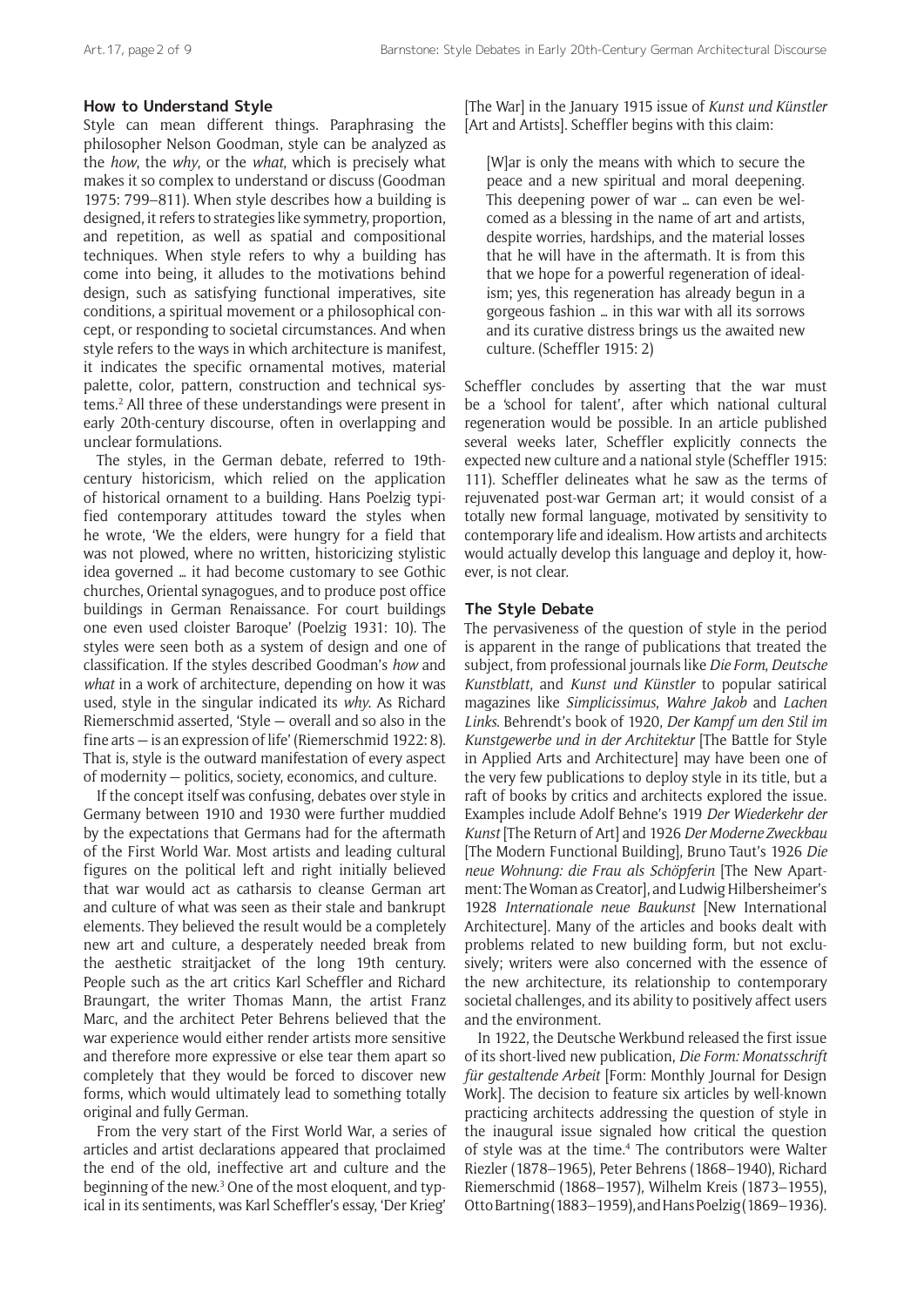Behrens and Poelzig were transitional figures widely credited with bridging the gap between historicist design and modernism, whereas only Bartning represented the 1880s generation (to which the more radical architects Walter Gropius and Bruno Taut belonged) that assumed leadership roles after the war. Although the more extreme viewpoints to the left and right were not represented in *Die Form*, the inaugural issue did address many of the contemporary perspectives on style, with Riezler, Riemerschmid, Kreis, and Bartning supporting the development of a new style, while Behrens and Poelzig were far more skeptical.

In his introduction to the issue, Riezler did more than equate form with style; he declared:

The goal … is the new style. We are still far from that, and any attempt to use force to create the style would be disastrous. Yes, it is better not to think of [style] at all, to be devoted to every task, to seek the proper form, and not control but serve the powers of the mind and fantasy: of course they do not serve any human power but the the divine power of nature. (Riezler 1922: 4)

If architects could solve contemporary design challenges with novel formal approaches, then the new style would emerge (Riezler 1922: 4). Form was not 'the content of a formalistic aesthetic', 'the exterior of art', and 'not even an aesthetic concept' (Riezler 1922: 2). Instead, he argued, form was the essence of architecture and the quality that gives 'new meaning' to the world. In this, and in line with the German idealist tradition, Riezler saw form and style as a truthful artistic mirror of the essential qualities of a period. He made clear that the question of style in the 1920s could not be separated from the First World War and the cultural crisis that was part and parcel of it, a view shared by Riemerschmid, Kreis, Bartning, and Poelzig. Riezler also wrote that it was crucial to consider the ways in which industrialization and machines had changed the world. Industrial processes were at the heart of the new type of destructive warfare whose consequences needed to be understood, and were central to the social and technological changes that were affecting all aspects of interwar life.

The critical questions for these writers were the following: is style a relevant consideration, why and how does a style emerge, and what constitutes a style? If style was not necessarily a desirable thing, it was certainly a germane topic that merited discussion. Despite their subtly nuanced opinions, they agreed that true style was more than the outward aesthetics, it was a reflection of the essence of the times. Riemerschmid made the clearest argument in this regard: since any good design must by definition relate to the conditions of contemporary life, he wrote, style was manifested in the things that humans make, such as architecture, furniture, clothing, household utensils, as the 'mirror picture' of the world. By extension, the genesis of a new style lay in the formal challenges of new building types that constituted the essence of modern life, like railroad stations, factories, and cinemas. Poelzig extended Riemerschmid's argument by surveying the development of style over time and explaining the connection between architectural expression, style, new materials like steel and concrete, and construction systems like steel-frame (Poelzig 1922: 22–29). All six writers described the manifestation of style using visible aesthetic attributes of building, including its form, layout, material palette, and construction systems. Yet herein lay a paradox, since they all believed that true style reflected essential and invisible aspects of contemporary society. Poelzig attacked the 'logical error' made by some architects in the 1920s who looked to the machine and technology as the basis of new formal solutions because machines and technology were seen as expressions of modernity. According to Poelzig, this was the result of two false beliefs: that style is made by the application of surface ornament to a building and that because style is a visible attribute of architecture, it is something that can be consciously created. In other words, style is the *result* of artistic creation, not the goal.

Of the contributors, only Poelzig and Behrens rejected the notion that an architect could intentionally create a style. Behrens anchored his ideas in arguments first promoted by Muthesius in his influential 1902 essay, *Stilarchitektur und der Baukunst* [Style Architecture and the Building Art]. According to Muthesius, any new architectural form had to respond to the new industrial processes and materials, and the spatial needs of new building types that had appeared because of industrialization, like train stations, factories, and exhibition halls (Muthesius 1902; Maciuicka 1998: 119–20). He wrote that 'the real values in architecture are entirely independent of the stylistic question', and indeed, 'a real way of looking at a work of architecture will not speak of style at all'. Buildings will embody the lessons found in the new engineering marvels, like train sheds, bridges, and steamships, Muthesius believed, without succumbing to a narrow set of aesthetic parameters, to style (Muthesius 1902). In 1922, Behrens affirmed Muthesius' position, writing that 'every period has its unique style, including ours', although 'a style is not recognizable in one's own time but rather can only be perceived at a later time' (Behrens 1922: 5).

#### **Disputes over Form**

Even though much of the stylistic debate focused on issues deeper than appearances, periodically formal arguments inevitably bubbled to the fore. After all, the visual qualities of architecture were easy to identify and argue about. As the architectural historian Richard Pommer points out, one of the recurrent flashpoints was the flat roof, which for some became a potent symbol for modern architectural aesthetics (Pommer 1983: 158–69). While modernists were usually pitted against traditionalists, within the progressive groups there was also disagreement about what aesthetic qualities constituted the new architecture and whether aesthetics should be codified at all (Gropius 1926; May 1926; Schultze-Naumburg 1926). The flat roof controversy reached a fever pitch at the Werkbund exhibitions in Stuttgart (1927) and Breslau (1929), as well as in the 1929 housing projects for the Gehag building society that were designed by Bruno Taut and Martin Wagner in Berlin-Zehlendorf.5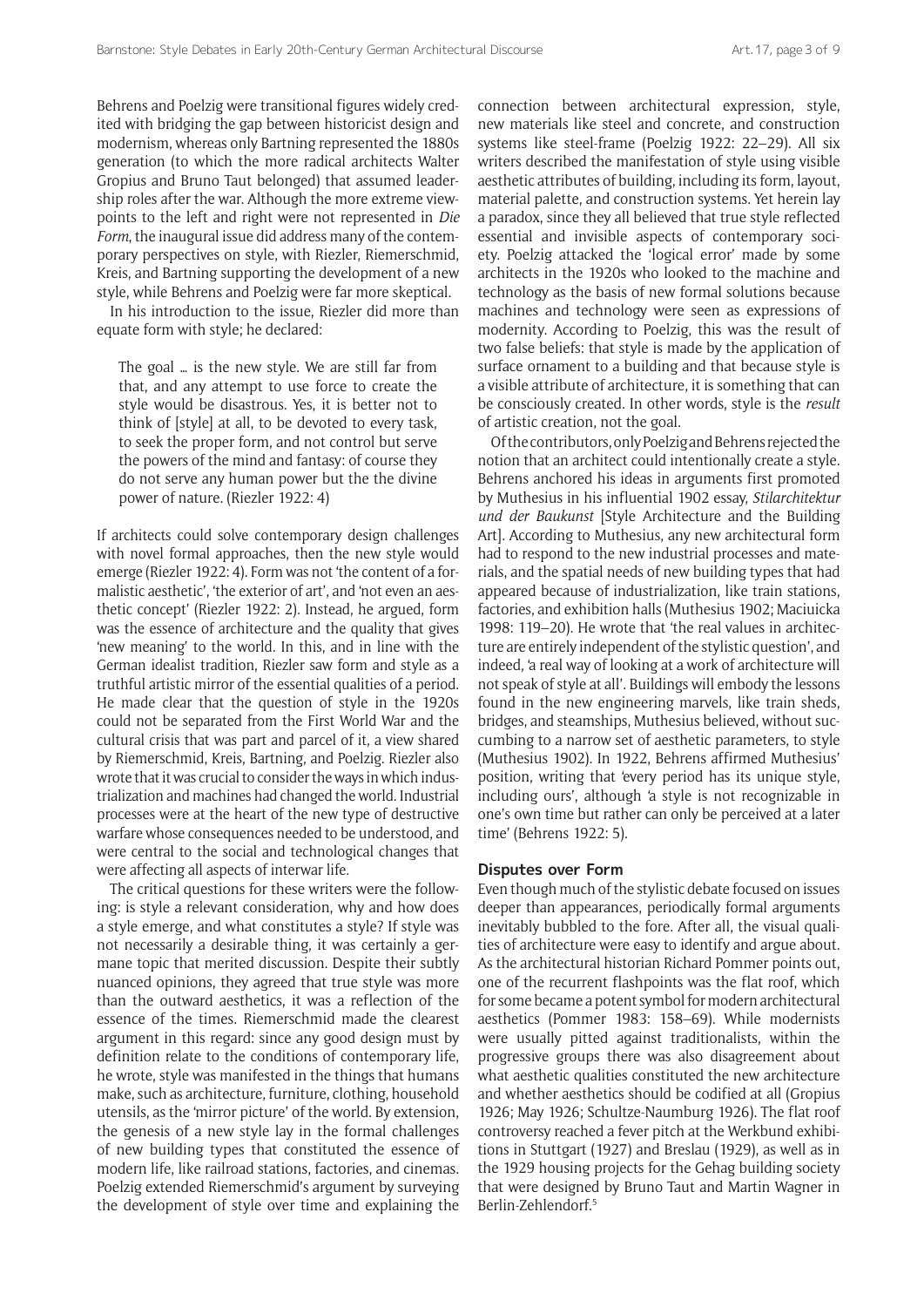In spite of being profoundly suspicious of formalism, Mies van der Rohe recognized the necessity of projecting some kind of aesthetic unity at the Werkbund exhibition in Stuttgart to demonstrate the arrival of the new building style. He therefore insisted on selecting a group of 'leftist' architects and developed a set of formal rules for architects designing the project that included using flat roofs, simple volumes, roof gardens, and off-white exteriors (Pommer and Otto 1991: 28, 46, 59). In Breslau, the organizers instituted far looser guidelines because they recognized how aesthetically varied the new architecture actually was. Most of the buildings still featured a flat roof, but Gustav Wolf's house had a pitched one and others used vivid exterior colors and more complex forms (Barnstone 2016: 51–81). The Gehag development was divided into two parts, Taut's Uncle Tom's Hut Colony and Wagner's Am Fischtal Colony. The two are famously pictured across the street from one another, so that the flat roofs and boxy volumes with large, blank walls at Uncle Tom's Hut stand in stark contrast to the pitched roofs over symmetrical facades peppered with punched windows at Am Fischtal. The projects seem to be in conversation with one another, engaged in a visual dialectic about the new architecture. The image captures the tension between modernity and tradition endemic to Weimar-era culture, usually referred to as the Kultur/Zivilisation dichotomy, and evident in every aspect of German cultural production (see, for example, Rohrkrämer 1999 and Bollenbeck 1994).

## **Style as a New Formal Language**

Walter Gropius was one of the first architects who looked to the realms of industry, commerce, and transportation, that is, the new building types that Muthesius and Behrens had pointed to, not only as the locus in which a new style might be developed but for the elements of that style. By the beginning of the 20th century, progressive German architects recognized the aesthetic opportunities inherent in designing buildings for the new industrial age; here were building types for which there was no historic precedent and therefore no aesthetic expectations. Industrial, commercial, and transport buildings were therefore seen as sites for experimentation and the development of a new style — the work of pioneers like Poelzig and Behrens constituted this approach. Gropius realized, however, that such architecture had even more to offer — the simple functional forms and practical hardware used in industrial buildings could be adapted to other architectural programs. That is, not only could industrial buildings be designed as works of architecture but the constructive elements of industrial architecture could also contribute significantly to the development of a modern style.

In 1914, Gropius wrote 'Der Stilbildende Wert industrieller Bau-formen' [The Style-Forming Value of Industrial Building Forms], one of several essays he wrote between 1911 and 1926 in which he laid out the ways a new style could emerge (Gropius 1988 [1914]: 58). In the essay, he referred to the 'Wille zur Kultur', [will to culture] and the 'Wille zur Form' [will to form] as two ingredients necessary for the development of a contemporary style (Gropius 1988 [1914]: 58). His formulation connected the drive to create a meaningful culture in the

broadest possible sense — to encompass all the arts including architecture — with the determination to give specific form to that culture, to the appearance of a new style. He wrote, 'the beginnings of a strong and unified will to culture are unmistakable today … [as] art's longing for a uniform form, for the new awakening of a style; people again realize that the will to form is always the only determining factor in the work of art' (Gropius 1988 [1914]: 58). Gropius also made clear that such form must necessarily derive from the social, political, and spiritual conditions of the time: when these conditions are in flux, as in the 19th century, it is impossible to develop a clear style: 'As long as the spiritual concepts of the time fluctuate uncertainly, without a definite clear goal, art also lacks the possibility of developing a style, and hence of gathering the creative will of the many into one concept' (Gropius 1988 [1914]: 58). Gropius even went so far as to suggest that the 'first meaningful signs' of a new style manifested themselves in architecture because architecture bridges the practical and the purely aesthetic arts.

Gropius first attempted to find a method of transforming industrial architecture into an art form by making it 'monumental', that is, by trying to develop an aesthetic language that would make industrial buildings timeless in the same way that classical temples, Renaissance palaces, baroque churches, or other great masterpieces of the past were (Gropius 1988 [1911]: 28–52). In much the same way that cathedrals embodied the essence of the Gothic period, because of their monumental scale and exemplification of social and cultural values of their time, he believed that industrial buildings were the embodiment of modernity and therefore critical for contemporary architects to design. He wrote, 'by virtue of their entirely new formal character, [industrial buildings] comprise the harbingers of a coming monumental style' (1988 [1911]: 28–52). Again Gropius asserted, 'the longing for a uniform form begins to awaken to a style, [when] the people realize again that the will to form is always the single value-determining aspect in the work of art' (1988 [1914]: 58). In other words, it was not the form itself that determined value or style but the impetus behind the form, the intention.

Gropius foresaw a fruitful collaboration between architect, industrialist, and technologist to probe the possibilities in the factory building form. 'Precisely shaped form', he wrote, 'no randomness, clear contrast, the arrangement of the same parts and the unity of form and color will become, according to the energy and economy of our public life, the aesthetic armor of the modern architect' (1988 [1914]: 58–59). Even more significant, Gropius explained that to develop a modern style, it was necessary to develop appropriate 'Formtypen', form types, by which he meant fundamental forms that constituted an aesthetic system. Form types in Greek classicism, for example, include the Doric column, pediment, metope, triglyph, and architrave:

A new development of form must take its starting point from these works of industry and technology … [T]he expression of our common lifestyles must also gain in unity. This would then lead to a style that ultimately reaches into the last branches of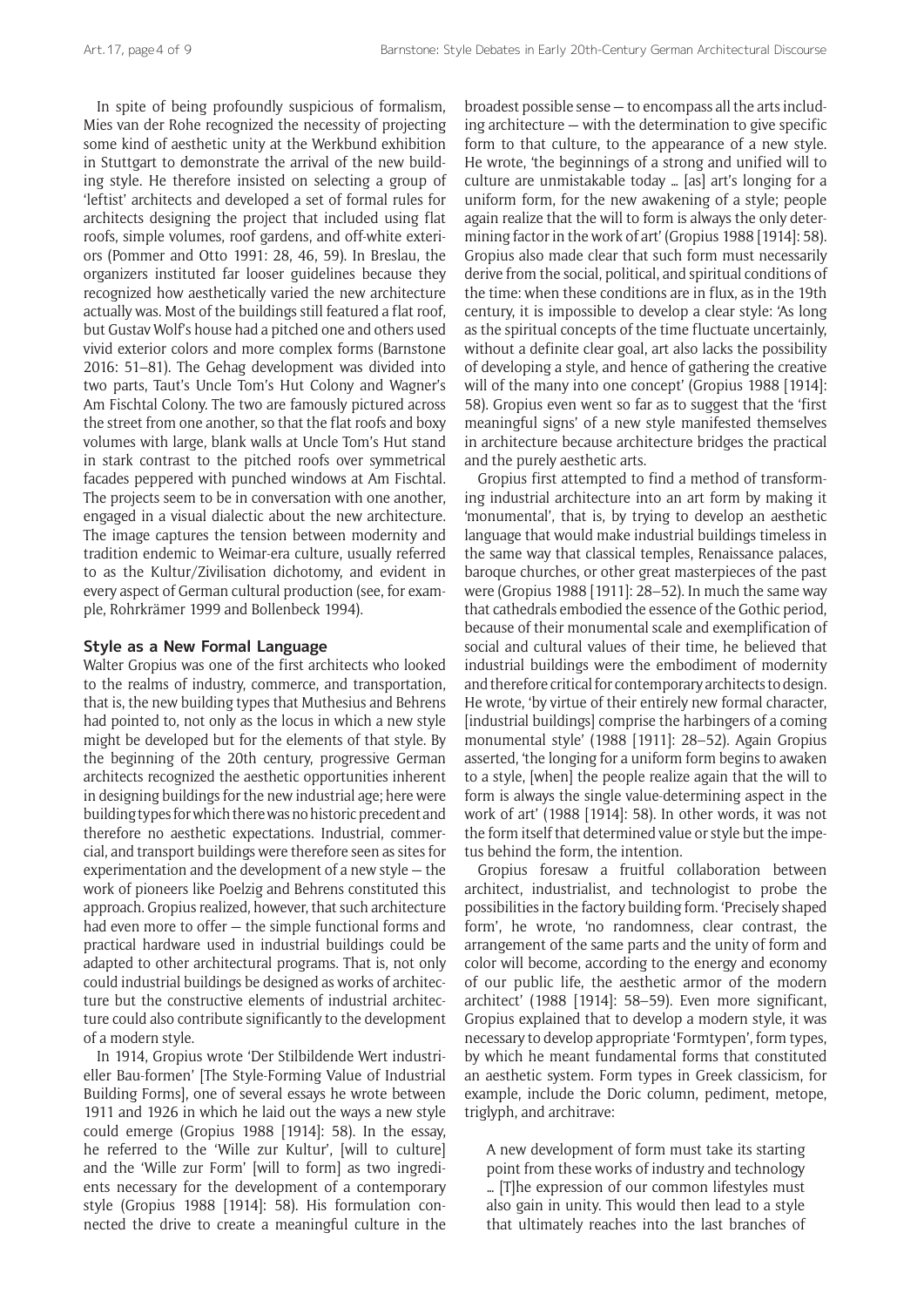human art. But it is only when the great happiness of a new faith is to be restored to human beings that art will again fulfill its highest goal, and will be able to reinvent the serene form of ornament to the bitter forms of the beginning as a sign of inner refinement. (Gropius 1914: 59)

This new system has to be deeply rooted in modern society and culture, which in Gropius' mind meant that it had to respond to new technologies and the conditions of modern industrial society in a meaningful way. Gropius revisited these themes again and again both before and after the First World War, making only small adjustments to his positions after 1918.

Although Gropius used the word style in his prewar essay, he did not return to it after the war. Likely, he came to view style as too easily misconstrued and too closely tied to qualities he disliked in art, such as 'dogma' and 'uncreative academicism.' He vociferously refuted what he saw as the conceptual inaccuracies and limitations in the concept of Functionalism, or Neues Bauen, equally rejecting the notion of a 'Bauhaus style' and Hitchcock and Johnson's 'International Style' (Gropius 1955 [1935]; 1958). He did continue to use other concepts from the prewar essays, however, and treated many of the same concepts that he believed were inextricably tied to style, such as the question of form and where it comes from, the demands of industrial society on architectural invention, the relationship between technology and architecture, and the development of a new architecture reflective of the times (Gropius 1986 [1925/26]: 107–11; Gropius 1986 [1927]: 114–55). Gropius also repeatedly advocated freedom from historic styles and preconceived notions of form, was convinced that form is symbolic and not just functional (1986 [1925/26]: 109). This last belief is critical for several reasons; it constituted the basis of his arguments against pure function as the driver of aesthetics, but also extended Muthesius' arguments to suggest that meaning is the penultimate determinant of value in architecture.

Poelzig was one of the pioneers Gropius deeply admired for breaking through to a new approach to architecture in exactly the way Muthesius had predicted. In his designs for new building types like the chemical factory in Luban (1912) and the department store in Breslau (1912), Poelzig had, Gropius thought, developed an architectural language of simple forms and functional spaces without applied ornament or recourse to historicist motifs. Yet paradoxically Poelzig did not see his work as the beginnings of a style but as individual responses to specific design problems. He was deeply suspicious of any stylistic label. In a lecture to the Bund Deutscher Architekten from 1931, he railed against Neue Sachlichkeit [New Objectivity], which he saw as a codified style, with prescribed aesthetic treatments like white stucco facades, flat roofs, large surfaces of glass, and not a true response to functional imperatives (Poelzig GNM, IC 1931):

[I]s New Objectivity so absolutely objective? …This kind of new objectivity has in it just as much false romanticism [as other styles] and in the end, inauthenticity is hidden like in any period that

gets drunk on a buzzword. It is totally unobjective if I use expensive trusses over long spans without having to, if I omit columns that only make the construction cheaper and easier, and the delusion of the vast expanse of window space is in itself no less erroneous than the earlier architect's attitude, who believed that proper architecture had to have heavy, damp and thick walls. (Poelzig 1931: 10)

Poelzig called these design attributes 'fashion', a pejorative term. To him, fashion connoted low art, versus high art, and a passing mode or craze that had no lasting value. Fashion was to be avoided because it was fleeting, superficial, and therefore irrelevant (even though being fleeting was also considered a positive attribute of modernism).

In 1919, in a letter to Bruno Taut, Poelzig reminded Taut that Biedermeyer was once considered kitsch fashion and Jugendstil was seen as art. By the time of the letter, the reverse was true. In other words, it takes historical distance to be able to differentiate between fashion and style. Poelzig was worried that many works that appeared to be good in 1919 would not stand the test of time, while others that were overlooked might be greatly appreciated in the future. He pointedly asked, 'Who can guarantee that in another fifteen years a large part of today's modern production will not again fall prey to the concept of kitsch?' (Poelzig 1919: 20). Poelzig famously took issue with the direction that the Arbeitsrat für Kunst was taking under Taut's leadership because he felt the group's manifestos over-emphasized the role technology should play in architectural expression. He warned that not everything related to the machine should be sacred to contemporary architects, lest they fall into the same rut of their hated 19th-century predecessors who worshipped historic styles. That is, technology- and machine-inspired forms can easily become superficial stylistic elements that are no different than Doric columns, baroque ovals, or Gothic tracery. 'One forgets that all technical forms, in contrast to the absolute meaning of art, only have a relative meaning', he admonished. Technical form changes over time, so it cannot be the basis for art or style; architecture is about symbolic form and higher meaning. 'The logic of art', he wrote to Taut, 'is not computable but goes against computation, [and is] mathematical in the higher meaning of the word' (Poelzig GNM IC 1919). Poelzig was not only at odds with Taut but with many others, including Gropius, Riezler, Riemerschmid, and Behrendt, who believed that any new style had to relate to modern materials and industrial technology.

## **Architecture beyond Style**

Bruno Taut's polemical embrace of technology was shortlived. By 1920 he had been forced from the Arbeitsrat leadership and turned his attention to other concerns. He became convinced that it was necessary to move beyond style, and he used his many publications, including the journal *Frühlicht* [Early Light] to promote his beliefs. In Taut's mind, the word 'style' connoted a historicist approach to design that considers the surface of architecture and its appearance, instead of the space and its essence. Nineteenth-century understandings of style were inadequate,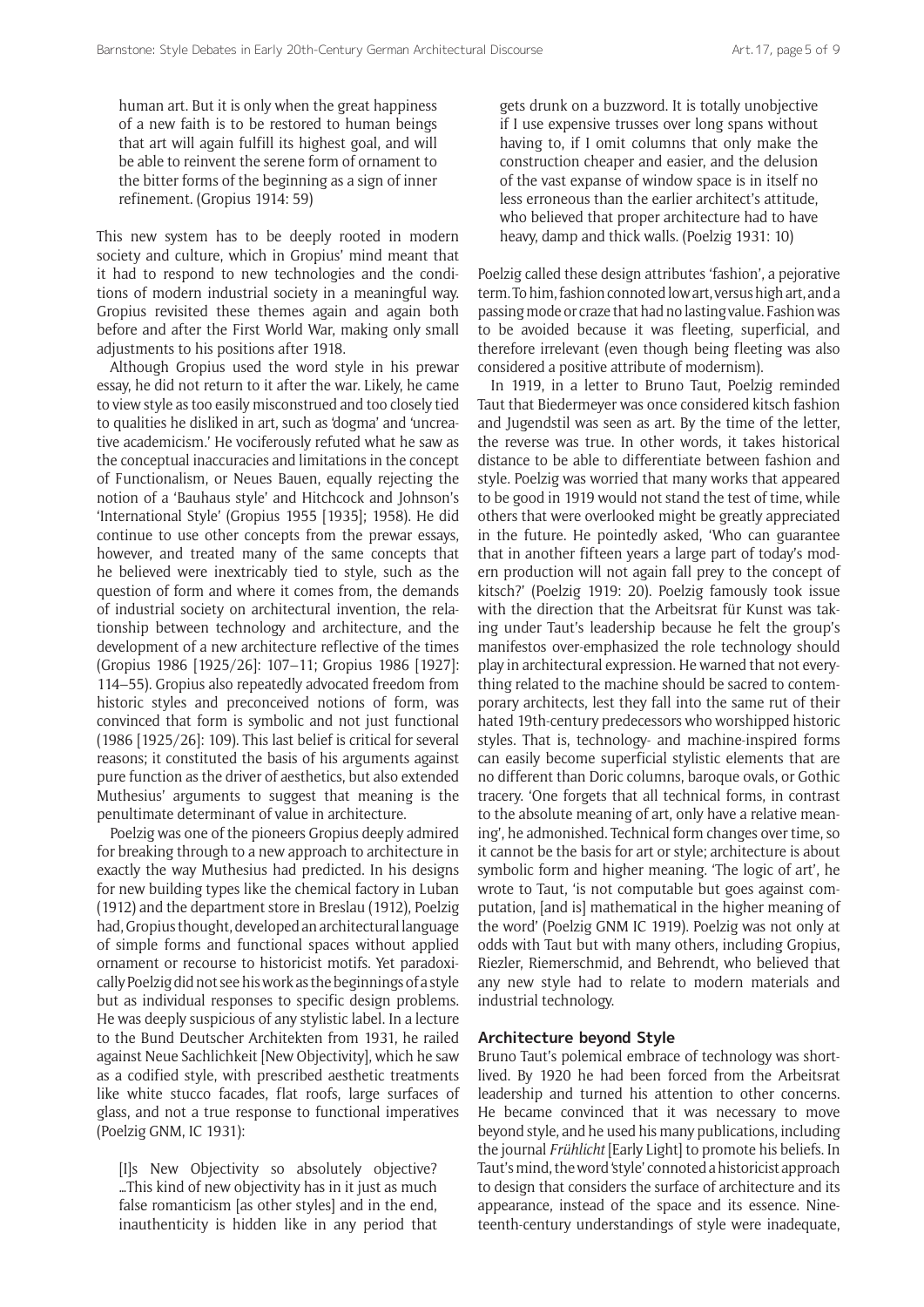in Taut's view, since they ultimately were concerned with the physical appearance of architecture. To illustrate his point, Taut quoted Paul Scheerbart: 'In the style, the game is the goal — In the game, the goal is the style — At the goal, the style is the game' (Taut 2007 [1920]: 280). Taut used this kind of circular reasoning, From which it is impossible to extract a definition of any term, to illustrate what he saw as the futility of debates over style. His disparaging attitude toward style was directed at all the elements of fashionable contemporary architecture; rhythm, for instance, is 'military, organization, imperialism, mass murder' (Taut 2007 [1920]: 281). Rather than worry about style, it was important to design and construct.

Taut particularly despised Jugendstil, literally the 'youthful style', which he derided as 'swamp chaos' and part of the dreaded 'style brew' because it worked on the surface of buildings, often with complicated applied ornament (Taut 1998 [1919]: 186–87). While many of his contemporaries saw Jugendstil as one of the first advances toward a non-historically based approach to design, for Taut, Jugendstil repeated the mistakes of classical, Renaissance, baroque, and other historic styles, by relying on an applied ornamental system to create their visual and aesthetic effects.

While spurning historical styles, Taut did not reject history as a source of insipiration. In several articles penned between 1904 and 1914, Taut argued that it was in nature and the Gothic that architects could discover the principles of modern design. In nature existed 'the space that we can never emulate, but which drives us to shape a picture of its glory in our buildings'. In the Gothic, was the mystical space architecture should aspire to, the marriage of all the arts in the service of architecture in a manner reflective of its time, and the perfect integration of ornament and architecture in a seamless construct (Taut 2007 [1904a]: 51; Taut 2007 [1904b]: 53–54). Gothic architecture too incorporated the ineffable magic of light and color that, together, created an otherworldly interior experience. It was this quality that Taut sought for in his visionary projects like *Alpine Architektur* [Alpine Architecture] of 1919 and *Auflösung der Städte* [Dissolution of the Cities] of 1920, with their unbuildable yet fantastic and enchanting glass structures. He called for architects to design using 'the experience of the soul', to respond to all the lessons of history and nature. Taut loathed style and function in equal measure, seeing both as enemies of good architecture. In 'Eine Notwendigkeit', [A Necessity] from 1919 he called for the design of buildings that were beyond function, and, in fact, this was how Taut described the Glass Pavilion of 1914; it 'had no other purpose than to be beautiful' (Taut 2007 [1914a]: 59–61; Taut 2007 [1914b]: 65). He wrote, 'Greatest wisdom: Build the space!' (Taut 1998 [1919]: 101). In 1920, in 'Architektur neuer Gemeinschaft' [Architecture of the New Community], Taut explicitly declared that style was not the goal of architectural design (Taut 2007 [1920]: 134). Taut hoped for a form of expression that was beyond style — that was both mystical and spiritual.

For Erich Mendelsohn, like Taut, style was a mystical concept embodying the very essence of the Zeitgeist, 'the strong spirit that means style for us', and therefore was exceedingly difficult to achieve but still the ultimate goal for architectural aesthetics (Letter of 14 March, in Mendelsohn 1910–1953). Like Gropius, Mendelsohn defined his position on style before the First World War, then continued to reassert his beliefs in the 1920s. In a letter from 19 March 19911, about Hugo von Hofmannsthal's *Rosenkavalier* to his future wife, Luise Maas, Mendelsohn praised 'the victory of poetic content and wordy delicacy over geometrical style laws and form' (Mendelsohn 1910–1953). While he is describing an opera, not architecture, the sentiment is one he applied to all the arts. Poetry is the ultimate defining aspect of art and it cannot be reduced to codified laws or mathematical formulas.

Mendelsohn believed that style was a particular kind of expression of the Zeitgeist (Mendelsohn 1923). In his opinion, in a letter dated 14 March 1914, by responding to the inherent qualities of new materials like concrete and steel, a 'new form' and 'new style' world emerge:

The way that building material demands a form, that will fully exploit its technical potential, in order to bring the latent formal possibilities to light … the Egyptian pyramids (stone); the Greek temples (marble); the Pantheon as Roman dome construction (form stone); the cathedral (brick); suspension bridges (iron) … the great technical revolution in iron…gave the possibility to be more creative, the means to design something new, to give shape to new building form. … reinforced concrete is the building material of our new Form-will, the new style. (Mendelsohn 1910–1953)

He would later describe the process of discovering the Form-will by saying, 'But we search for the elemental, [and] form is the logical consequence' (Mendelsohn 1925).

Mendelsohn's 'Form-will' is similar to Gropius's 'Will to Form', but unlike Gropius who believed in a comprehensive cultural source for style, Mendelsohn privileged architecture-specific culture: new construction systems, materials, functions, and spatial tropes. Simply imitating engineering form would not result in a new architecture, he wrote; architects had to reveal the essence of modern inventions and technology (Mendelsohn 1919: 8; 1923: 1).

While he sought new forms that responded to modern building materials and systems, Mendelsohn was certain that architecture had to be more than mere form. 'If he [the architect] feels his work is only a general endeavor to find new forms, he will not be able to recognize false solutions' (Mendelsohn 1919: 7). Architecture had to embody eternal values, he wrote in his March 14 letter (Mendelsohn 1910–1953). In this view, Mendelsohn aligned himself with Poelzig, but he differed from many other members of the avant-garde for whom 'eternal and immutable' values belonged to the classical arts, not to the modern ones. Mendelsohn never explained precisely how the discovery of new forms and style would occur, although he contended that to advance their art architects must use statics, the logic of form, harmony, balance, and the expression of loads, in their composition. Rather than attempt a clear description of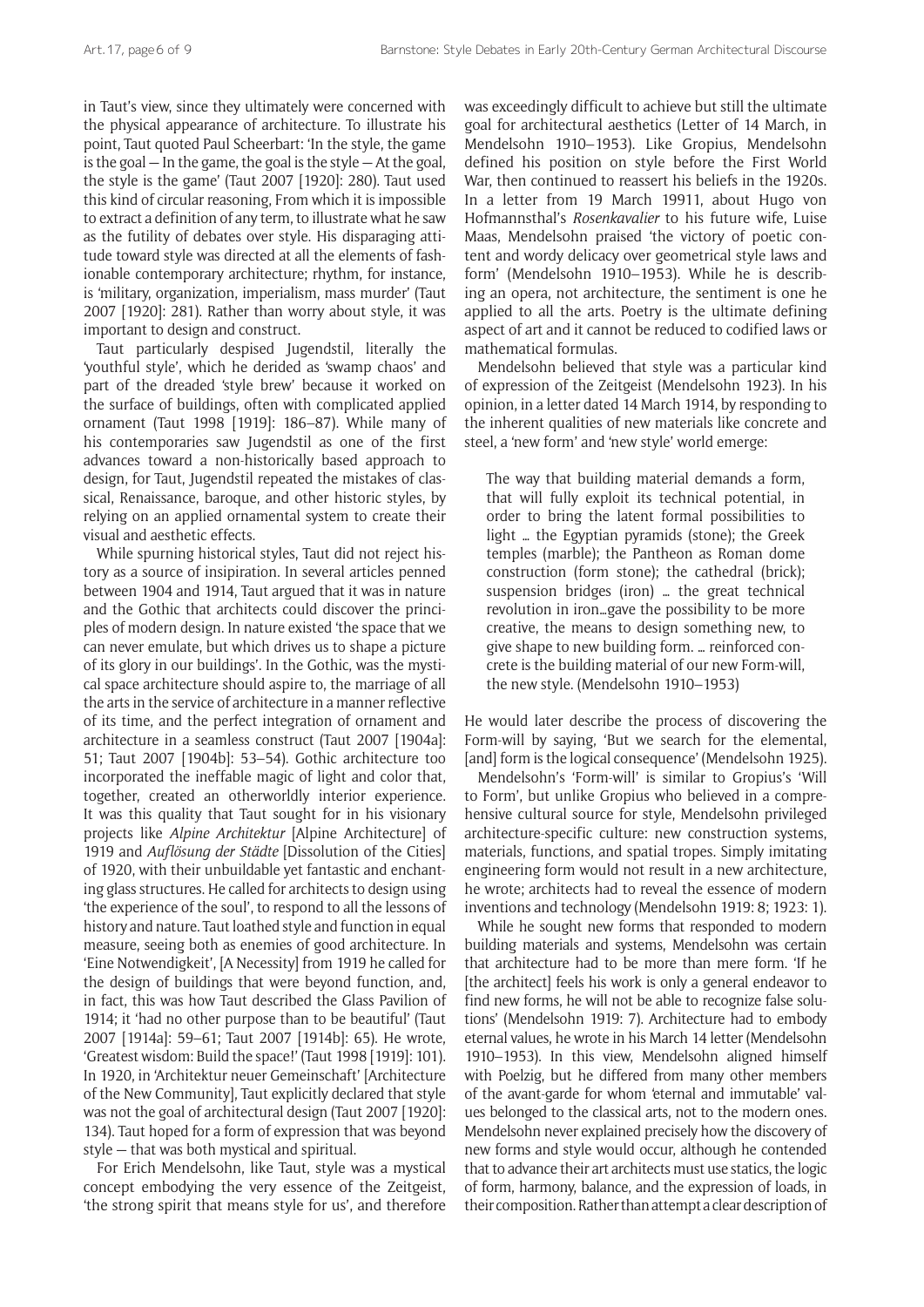how style emerges, or how it can be recognized, he resorted to asserting 'that everyone must feel, that it is right, as it is'. In other words, style is ineffable, impossible to define, tied to the spirit, but nonetheless recognizable in the flesh.

Unlike Mendelsohn, Mies van der Rohe found the concept of style problematic because it suggested conformity rather than originality, and appearance rather than essence. His beliefs were similar to those of Taut in that he believed style described the outward and superficial aspects of architecture rather than the conceptual and spatial, but he criticized Taut's mysticism and romanticism and emphatically pointed to 'reason, realism and functionalism' as the driving forces for the new age and its architecture (Mies van der Rohe 1947 [1924]: 191). Also like Taut and Behrens, Mies asserted, 'Architecture is the will of the epoch translated into space' (1947 [1924]: 191). The danger, Mies believed, lay in a 'new formalism', that is, in the superficial application of aesthetic tropes to a design (Mies van der Rohe 1927: 59). According to Mies, formalism was concerned with outward appearance and surface, with *what* was made rather than *how* or *why* it was made, with the exterior rather than the interior, the space, or the meaning. Formalism meant the mindless repetition of design tropes of every kind for façade composition, plan organization, massing, material choice, construction systems, and details — what he decried as the use of 'doctrine' rather than a true response to the program at hand. In Mies's words, 'We reject all aesthetic speculation, all doctrine, and all formalism … Create form out of the nature of the task with the means of our time' (Mies van der Rohe 1970 [1923]: 52). In this critique, Mies repeated Karl Scheffler's notion of a dualism between formalists and functionalists in German architecture during the 1920s. As Detlef Mertins pointed out, inherent in Mies's position was an antipathy toward predetermined forms and solutions: in Mies's view, style was just such a form of predetermination (Mertins 2000: 110).

## **Victory of the New Building Style**

The dispute over the meaning of style did not eradicate the hope that the changed world ushered in by the end of the First World War would lead to something new in German art and culture. As Behrendt's 1927 declaration in *Der Sieg des neuen Baustils* [*Victory of the New Building Style*] attested, by the end of the decade some believed that this had come to pass. At the beginning of the book he proclaimed:

Influenced by the powerful spiritual forces in which the creative work of our time is embodied. the mighty drama of a sweeping transformation is taking place before our eyes. It is the birth of the form of our time. In the course of this dramatic play — amid the conflict and convulsion of old, now meaningless traditions breaking down and new conventions of thinking and feeling arising — new, previously unknown forms are emerging. Given their congruous features, they can be discussed as the elements of a new style of building. (Behrendt 1927: 89)

For Behrendt, more than most practicing architects, style represented the apotheosis of design: it was no accident that he paired 'victory' with 'style' in the title of his book. Behrendt viewed style as the positive outcome of successful responses to, and architectural expression of, the competing pressures from societal changes and technological inventions in an historic period. Behrendt repeatedly stressed that style is the spiritual embodiment of contemporary values, the reduction of those values to the most fundamental principles and basic aesthetic elements, in a system that was similar to classicism (Behrendt 1927: 107).

If this new architectural style was characterized by certain visual elements, such as 'simple, austere form and a clear organization, with smooth, planar walls, and always with a fat roof and straight profiles', these were secondary to the forces driving the design (Behrendt 1927: 89). Importantly, Behrendt explained the distinction between the functionally derived forms of new technology, such as automobiles, airplanes, and appliances, and aesthetics extrapolated from common characteristics of these inventions, like streamlined shapes, clear proportions, and shiny surfaces. Simply using the forms from modern engineering without a deeper intention would be pure formalism of very the kind Mies was worried about. But this is not what Behrendt believed was occurring. The new style did not imitate technological elements, he wrote, but rooted itself in the same design method that had brought them forth; that is, style strove to express the qualities and phenomena of contemporary life in the simplest, most logical and direct manner.

Key to Behrendt's understanding, therefore, was the notion of style as a process rather than an aesthetic system (Mertins 2000: 60). In this way, Behrendt addressed the concerns of Mies, Mendelsohn, Taut, Poelzig, and Muthesius all at once, by imagining an approach to design that was beyond superficial expression, and therefore not fashion, not formalism, and not functionalism. If Giedion would come to define style in superficial aesthetic, visual terms only, Behrendt was certain that it was more. 'The new forms will be understood as the result of a new formulation of the problem', he wrote. Style was the result of ongoing efforts of architects to 'shape these new realities [of modern life] spiritually and to master them creatively through design' (Behrendt 1927: 137 & 102). The process Behrendt described was one of trial, error, and discovery, realized through dialectical exchange — a response to the new norms, inventions, and speed of modern life.

#### **Notes**

- <sup>1</sup> Although style was debated endlessly in 1920s Germany by architects, critics, and intellectuals of all stripes, later scholars have either largely overlooked its significance or used the term as a way of describing a particular group of works with a narrow set of formal tropes; see Goldhagen (2005: 144–67) and Mertins (2001).
- <sup>2</sup> The origins of the term 'style' are dealt with in other essays in this volume.
- <sup>3</sup> Some of the noteworthy essays were those by Richard Braungart, Thomas Mann (1968), and Karl Scheffler,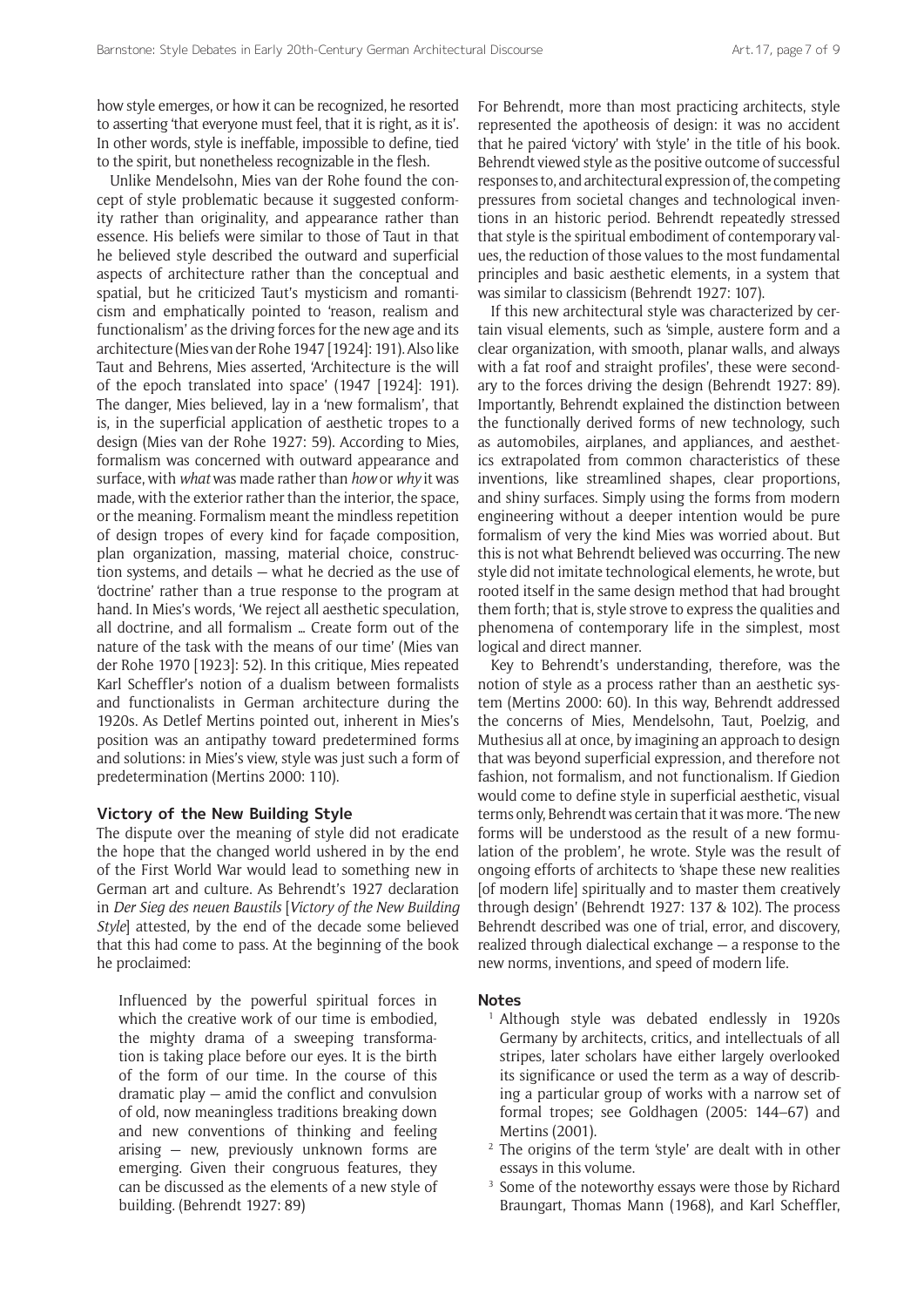and an essay, 'Die deutsche Kunst und der Krieg', by the editors of *Deutsche Kunst und Dekoration: Monatshefte fuer modern Malerei*, *Plastik*, *Architektur*, *Wohnungskunst u*. *kunsterlisches Frauen-Arbeiten*, 35 (1914): n.p. ([https://digi.ub.uni-heidelberg.de/diglit/](https://digi.ub.uni-heidelberg.de/diglit/dkd1914/0400/image) [dkd1914/0400/image](https://digi.ub.uni-heidelberg.de/diglit/dkd1914/0400/image)).

- <sup>4</sup> This version of the journal folded after one year and was replaced with *Die Form ohne Ornament* [Form without Ornament] in 1925 with a new editor, Walter Curt Behrendt. In addition to the architects, the politician Theodor Heuss authored a short contribution.
- <sup>5</sup> Today the so-called Zehlendorf War of the Roofs is memorialized with a plaque. See [https://www.geden](https://www.gedenktafeln-in-berlin.de/nc/gedenktafeln/gedenktafel-anzeige/tid/zehlendorfer-daecher/)[ktafeln-in-berlin.de/nc/gedenktafeln/gedenktafel](https://www.gedenktafeln-in-berlin.de/nc/gedenktafeln/gedenktafel-anzeige/tid/zehlendorfer-daecher/)[anzeige/tid/zehlendorfer-daecher/](https://www.gedenktafeln-in-berlin.de/nc/gedenktafeln/gedenktafel-anzeige/tid/zehlendorfer-daecher/).

## **Competing Interests**

The author has no competing interests to declare.

### **References**

## **Unpublished Sources**

- **Mendelsohn, E.** 1910–1953. Correspondence of Erich and Luise Mendelsohn, Mendelsohn Archive, Kunstbibliothek Berlin. Available at: [http://ema.smb.](http://ema.smb.museum/de/briefe) [museum/de/briefe](http://ema.smb.museum/de/briefe).
- **Mendelsohn, E.** 1919. Das Problem einer neuen Baukunst. Lecture to the Arbeitsrat für Kunst Berlin. Mendelsohn Archive, Kustbibliothek Berlin.
- **Mendelsohn, E.** 1923. Die internationale Übereinstimmung des neuen Baugedankens oder Dynamik und Funktion. Lecture at Architectura et Amicitia, Amsterdam. Mendelsohn Archive, Kunstbibliothek Berlin.
- **Mendelsohn, E.** 1925. Frank Lloyd Wright. Mendelsohn Archive, Kunstbibliothek Berlin.
- **Poelzig, H.** 1919. Second Letter to Taut, dated Jan. 23, Germanisches Nationalmuseum/ABK, I.C.
- **Poelzig, H.** 1931. Lecture to the BDA, June 4, Germanisches Nationalmuseum, Poelzig Archive, I.C.

## **Published Sources**

- **Barnstone, DA.** 2016. *Beyond the Bauhaus: Cultural Modernity in Breslau*, *1918–33*. Ann Arbor: University of Michigan Press.
- **Behrendt, WC.** 1920. *Der Kampf um den Stil im Kunstgewerbe und in der Architektur*. Berlin: Deutsche Verlag. DOI: [https://doi.org/10.5479/](https://doi.org/10.5479/sil.182941.39088003380086) [sil.182941.39088003380086](https://doi.org/10.5479/sil.182941.39088003380086)
- **Behrendt, WC.** 1927. *Der Sieg des neuen Baustils*. Stuttgart: Fritz Wedekind.
- **Behrens, P.** 1922. Stil? *Die Form: Zeitschrift für gestaltende Arbeit*, 1: 5–8. Available at: [https://digi.ub.uni-heidel](https://digi.ub.uni-heidelberg.de/diglit/form1922/0012)[berg.de/diglit/form1922/0012](https://digi.ub.uni-heidelberg.de/diglit/form1922/0012).
- **Bollenbeck, G.** 1994. *Bildung und Kultur: Glanz und Elend eines deutschen Deutungsmusters*. Frankfurt am Main: Suhrkamp.
- **Braungart, R.** 1914. Krieg und Kunst. *Die Kunst für Alle*, 24: 553.
- **Giedion, S.** 1982 [1941]. *Space*, *Time*, *Architecture*. Cambridge, MA: Cambridge University Press.
- **Goldhagen, SW.** 2005. Something to Talk About: Modernism, Discourse, Style. *Journal of the Society of Architectural Historians*, 64(2): 144. DOI: [https://doi.](https://doi.org/10.2307/25068142) [org/10.2307/25068142](https://doi.org/10.2307/25068142)
- **Goodman, N.** 1975. The Status of Style. *Critical Inquiry*, 1(4): 799–811. DOI:<https://doi.org/10.1086/447816>
- **Gropius, W.** 1926. Das flache Dach: International Umfrage über die technische Durchführbarkeit horizontal abgedeckteer Dächer und Balkone. *Bauwelt*, 17: 163–64.
- **Gropius, W.** 1955 [1935]. Meine Konzeption des Bauhauses-Gedankens. In: Gropius, W (ed.), *Architektur: Wege zu einer optischen Kultur*, 71–78. Fischer: Frankfurt.
- **Gropius, W.** 1986 [1925/1926]. Grundlagen für neues Bauen. In: Probst, H (ed.), *Walter Gropius: Der Architekt und Theoretiker*, 107–111. Ernst: Berlin.
- **Gropius, W.** 1986 [1927]. Geistige und technische Voraussetzungen der neuen Baukunst. In: Probst, H (ed.), *Walter Gropius: Der Architekt und Theoretiker*, 114–155. Ernst: Berlin.
- **Gropius, W.** 1988 [1911]. Monumentale Kunst und Industriebau. Printed manuscript for a lecture in Hagen 29, Walter Gropius Archive, BHA Berlin, 20/3. In: Probst, H and Schädlich, C (eds.), *Walter Gropius*, *Ausgewählte Schriften*, 3: 28–52. Berlin: Ernst & Sohn.
- **Gropius, W.** 1988 [1914]. Der Stilbildende Wert industrieller Bauformen. In: Probst, H and Schädlich, C (eds.), *Walter Gropius*, *Ausgewählte Schriften*, 3. Berlin: Ernst & Sohn.
- **Hausmann, R,** et al. 1921. Aufruf zum elementaren Kunst. *De Stijl*, 4(10): n.p.
- **Maciuicka, JV.** 1998. *Hermann Muthesius and the Reform of German Architecture*, *Arts and Crafts*, *1890–1914*. PhD dissertation, University of California, Berkeley.
- **Mallgrave, H.** 1996. *Gottfried Semper: Architect of the Nineteenth Century*. New Haven: Yale University Press.
- **Mann, T.** 1968. Krieg! Es war Reinigung, Befreiung, was wir empfanden, und eine ugeheure Hoffnung! In: *Politische Schriften und Reden*, 2. Frankfurt: Fischer.

- **Mertins, D.** 2000. Introduction. In: Behrendt, WC (ed.), *The Victory of the New Building Style*. Trans. H Mallgrave. Los Angeles: Getty.
- **Mertins, D.** 2001. Architecture of Becoming: Mies van der Rohe and the Avant-Garde. In: Riley, T and Bergdoll, B (eds.), *Mies in Berlin*. New York: Museum of Modern Art.
- **Mies van der Rohe, L.** 1927. A letter to Walter Riezler. *Die Form ohne Ornament*, 2: 59.
- **Mies van der Rohe, L.** 1947 [1924]. Architecture and the Times. In: Johnson, P (ed.), *Ludwig Mies van der Rohe*, 191. New York: Museum of Modern Art.
- **Mies van der Rohe, L.** 1970 [1923]. Working Theses. In: Conrads, U (ed.), *Programmes and Manifestoes on 20th-Century Architecture*. Cambridge, Mass.: The MIT Press. Available at: [https://archive.org/details/20thCArchite](https://archive.org/details/20thCArchitectureProgramsManifestoes) [ctureProgramsManifestoes.](https://archive.org/details/20thCArchitectureProgramsManifestoes)
- **Muthesius, H.** 1902. *Stilarchitektur und die Baukunst*. Mülheim-Ruhr: K. Schimmelpfeng. Available at: [https://archive.org/details/stilarchitekturu00muth/](https://archive.org/details/stilarchitekturu00muth/page/n3) [page/n3](https://archive.org/details/stilarchitekturu00muth/page/n3).

**May, E.** 1926. Das flache Dach. *Das neue Frankfurt*, 1(7): 150.